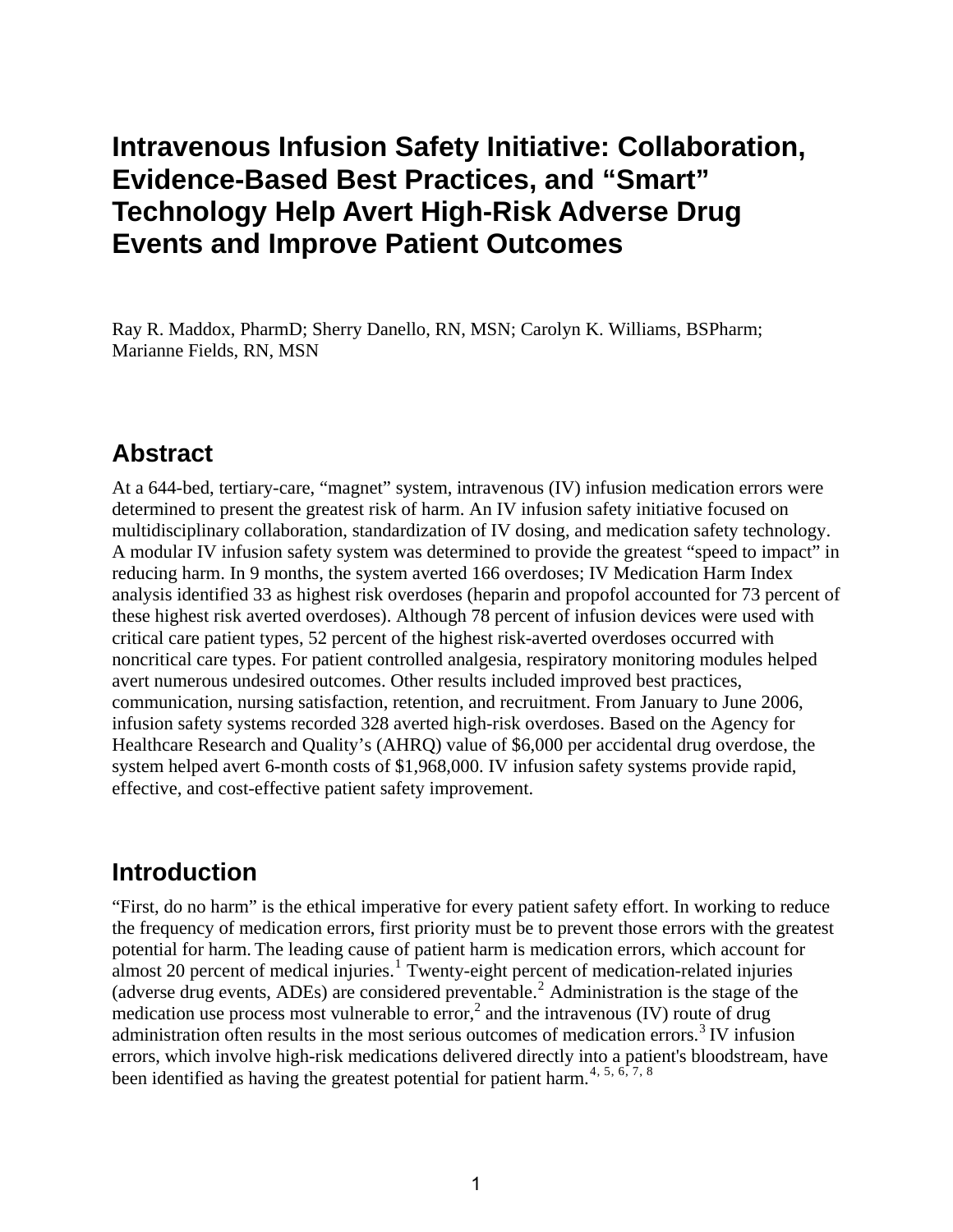The use of patient controlled analgesia (PCA) for IV opioid infusion presents particular challenges, due to the variability of patient response. The Anesthesia Patient Safety Foundation (APSF) notes a significant, underappreciated risk of serious injury from PCA in the postoperative period, including a low but unpredictable incidence of life-threatening opioid-induced respiratory depression (RD) in young healthy patients.<sup>[9](#page-13-0)</sup> Even correctly programmed IV infusion of therapeutic doses can result in opioid-related respiratory depression (RD). Respiratory status changes are a leading indicator of an adverse patient response to opioid infusion. Thus, monitoring patient response to PCA therapy is also critical.<sup>[10](#page-13-0)</sup>

At St. Joseph's/Candler Health System (SJCHS), a 644-bed, tertiary-care, "magnet" system, a multidisciplinary medication safety team determined in 2001 that reducing the incidence of highest risk medication errors—i.e., IV medication administration errors at the point of care, particularly those involving continuous drug infusions—would have the greatest, most immediate impact on improving medication safety and quality of care. To achieve this goal, SJCHS undertook a long-term IV Infusion Safety Initiative. Key elements included a culture of safety; a multidisciplinary team comprising physicians, pharmacists, nurses, respiratory therapists, risk managers, and others; standardized IV drug nomenclature, concentrations, dosing units, and ranges; and implementation of IV medication safety technology.

In working to improve patient safety and quality of care, the goal is to change the system—i.e., to make it easier to do the right thing, prevent individuals from committing errors, and build high-reliability organizations. To achieve this goal, the use of technology is essential.<sup>7</sup> Ultimately, computerized prescriber order entry (CPOE), barcode medication administration (BCMA), and "smart pumps" (computerized IV infusion safety systems) are all essential. However, simultaneous implementation of all these technologies is rarely feasible.

To help prioritize implementation, the SJCHS IV infusion safety team established multiple criteria for the assessment of available technologies:<sup>4</sup>

- Comparative speed to impact (cost and return on investment, staff resources required, time required for implementation, and potential to reduce harm).
- Impact on quality of care.
- Impact on nursing satisfaction and productivity.
- Continuous quality improvement (CQI) data capabilities.
- A platform that would allow future integration with other technologies.

SJCHS's IV Infusion Safety Initiative led to hospital-wide implementation of a modular IV infusion safety system that incorporated various modules as they became available, i.e., point-ofcare units (the programming "brains" with dose-error-reduction software [DERS]), large-volume syringe and PCA pump modules, and continuous respiratory monitoring modules.<sup> $4, 10$ </sup>

In this article, we describe the need to improve IV infusion medication safety at the point of care, our culture of safety and team approach, and the IV infusion safety system's core capabilities to help avert errors, monitor patient respiratory response, and provide actionable data. In sharing our experience, results, and lessons learned, we hope this information will be helpful to other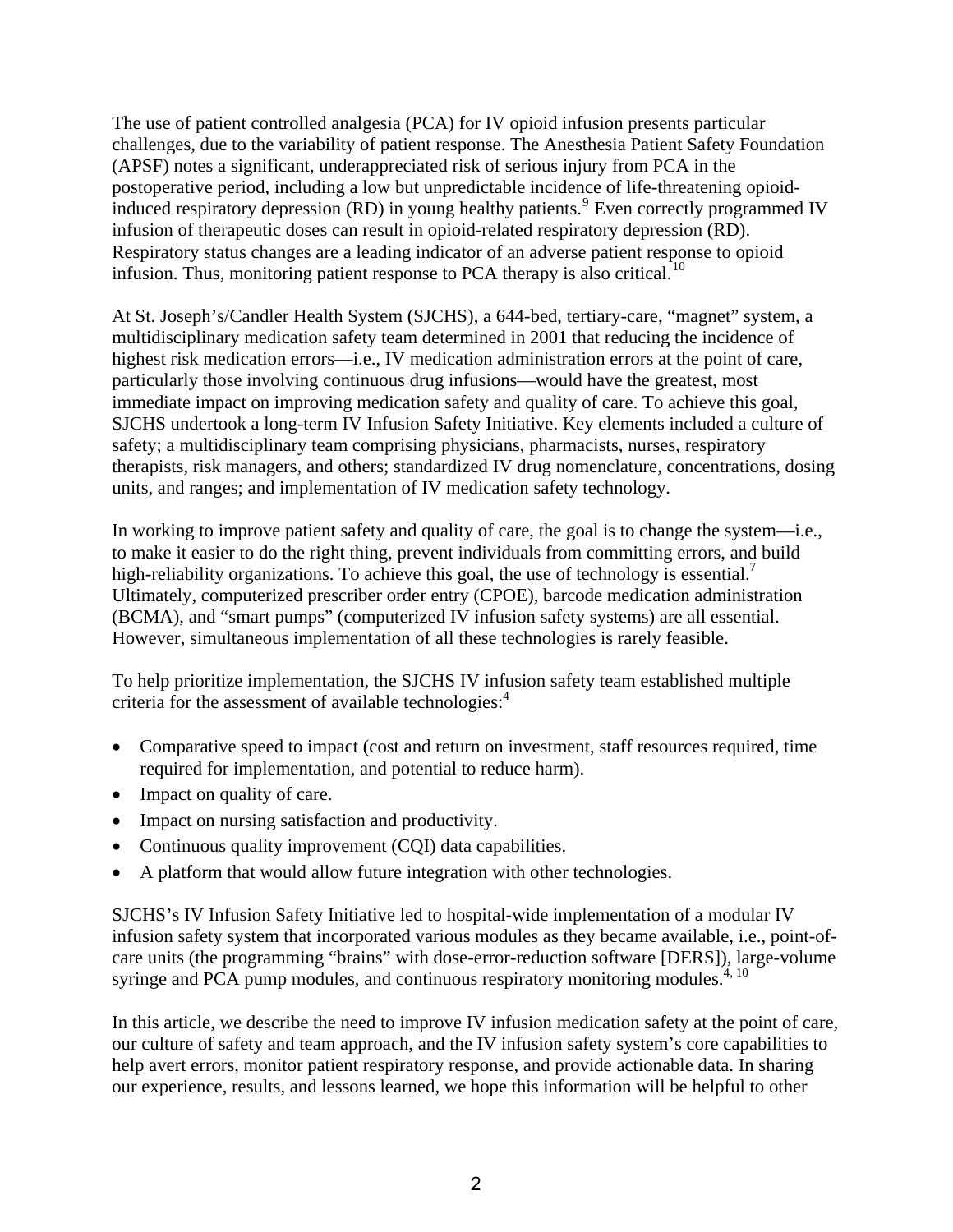health care professionals in prioritizing implementation of IV infusion safety systems as they work to improve safety and quality of care for all patients.

### **Need for Improved IV Medication Safety at the Point of Care**

**Medication administration.** In the medication use process, the nurse at the bedside is most vulnerable to errors.<sup>2</sup> Compared with other steps in the process, the administration stage has the fewest safeguards and the fewest support mechanisms.<sup>4, [11](#page-13-0), [12](#page-13-0), [13](#page-13-0), [14](#page-13-0)</sup> Leape, et al., showed that 38 percent of medication errors causing preventable ADEs occurred during administration, and only 2 percent of these errors were intercepted.<sup>[15](#page-13-0)</sup> Errors with the potential to harm patients are considered potential ADEs. Of the nonintercepted potential ADEs and preventable ADEs, 51 percent occurred during the administration stage.<sup>15</sup> Because administration occurs at the end of the medication use process, with no naturally occurring redundancies, opportunities to intercept errors at this stage are lessened. Critical care studies in high-alert IV medication administration found error rates of 34 percent<sup>14, [16](#page-13-0)</sup> and 49 percent.<sup>14, [17](#page-13-0)</sup>

**IV infusion medications.** Only a few high-risk medications—such as warfarin, some forms of chemotherapy, and some sedatives—are administered orally. A far greater number can be delivered intravenously, e.g., heparin, insulin, morphine, fentanyl, propofol, and midazolam.<sup>4</sup> IV medications have been associated with 56 percent of medication errors<sup>[18](#page-13-0)</sup> and 54 percent of potential ADEs.<sup>[19](#page-13-0)</sup> Data from a major teaching hospital indicate that overall, 61 percent of the most serious [a](#page-2-0)nd life-threatening potential ADEs are IV drug-related.<sup>a</sup>

General-purpose infusion devices can deliver IV medications at any rate within a 10,000-fold range (0.1 - 999 mL/hr) and can be programmed for any patient weighing from 600 g to more than 300 kg.4 Without programming safeguards, it is relatively easy to inadvertently deliver a comparatively massive overdose. For example, a missing decimal point or a double key press can result in a 10- or 100-fold overdose (e.g., by programming 64, 604 or 66.4 instead of 6.4). A clinician can easily confuse dose, flow rate, and bolus or loading-dose amounts. A 24-hour dose can be programmed to be delivered over 1 hour.<sup>4</sup>

Undesirable variability in IV medication practices further increases the risk of harm. A review of infusion safety system software datasets from more than 100 individual hospitals revealed huge variability in drug names, concentrations, dosing units, dose limits, maximum infusion rates, weight limits, volume limits, and other variables.<sup>[20](#page-13-0)</sup> For example, in programming an infusion of magnesium sulfate, a clinician had to choose from among 10 different dosing units: grams/hr, grams/kg/hr, grams/min, mg/hr, mg/kg/hr, mg/min, mcg/kg/hr, mcg/min, mEq/hr, or mEq/kg/hr.<sup>20</sup> Selecting a wrong dosing unit can be tragic. For a 73-kg patient, inadvertently using weight-based mcg/kg/min instead of mcg/min would deliver a 73-fold overdose.

Thousands of medications are currently available, and more are being introduced every year. Look-alike and work-alike drugs and drugs with sound-alike names all increase the possibility of error. The increasing complexity of the patient care environment, the high turnover rates among

<u>.</u>

<span id="page-2-0"></span><sup>&</sup>lt;sup>a</sup> Personal communication, D.W. Bates, MD, MSc, Brigham & Women's Hospital, Boston, MA, October 2001.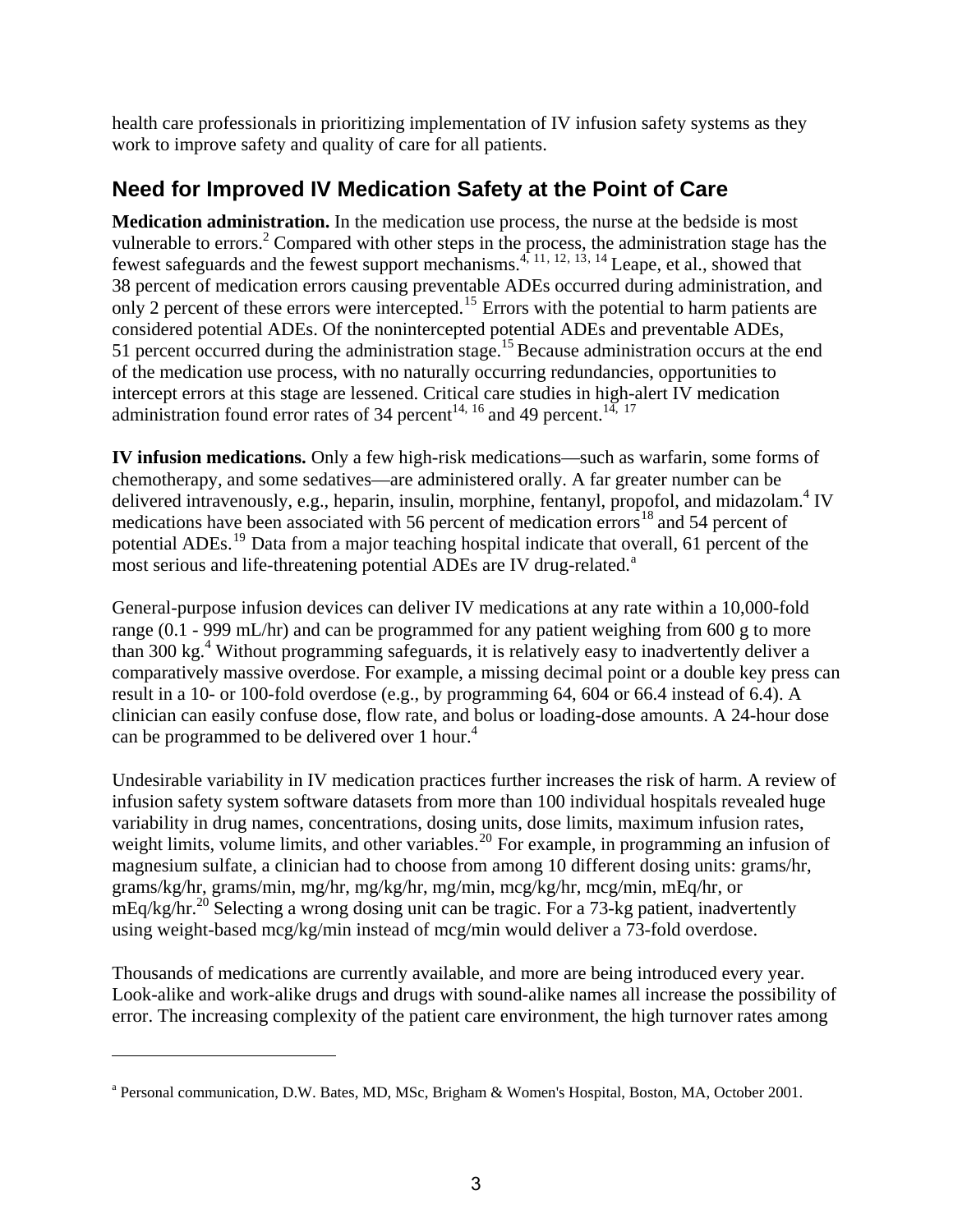nursing staff, and nurses working in multiple settings further increase the risk of harmful medication errors.

IV medication infusion errors are widespread. Aggregated data from IV safety systems in 18 hospitals documented that 1.1 potentially life-threatening IV medication programming errors and an additional 1.5 potentially significant IV medication programming errors were averted for every 1,000 patient days.<sup>[21](#page-13-0)</sup> While not every potential ADE results in patient injury, compared with other medication errors, IV infusion programming errors have a greater likelihood of causing injury. Once a nurse presses "Start" on an infusion device, unless a programming error can be intercepted automatically, the misprogrammed infusion will be delivered to the patient. An ADE is especially likely to result with drugs, such as heparin, for which dosing errors have a low detectability.<sup>22</sup> For acutely ill patients, even a minor over- or underdose can result in serious adverse events.4

## **Patient Controlled Analgesia**

Despite the effectiveness of PCA for opioid administration, responses to opioids vary greatly among individuals, and significant hazards are associated with PCA therapy.<sup>10</sup> Even correctly programmed, appropriate doses of opiates can suppress respiration and decrease heart rate and blood pressure.<sup>10, 23, 24, 25</sup> Episodes of bradypnea and desaturation can escalate to respiratory depression (RD) requiring rescue. The success rate for in-hospital cardiopulmonary resuscitation remains less than one in five patients.<sup>26, 27, 28</sup> If detected early, most cases of opioid-induced respiratory depression can be treated with naloxone. However, severe cases can be fatal.<sup>29</sup> The risk of patient harm due to medication errors with PCA pumps is 3.5-times the risk from any other type of medication administration error.<sup>30</sup>

A recent study of continuous respiratory monitoring found an incidence of RD based on desaturation consistent with previous estimates. However, the incidence of bradypnea was many orders of magnitude greater than the 1 to 2 percent widely reported in the literature.<sup>26</sup> Thus, respiratory monitoring is a critically important element of PCA pain management*.* Capnographic monitoring—measurements of ventilation using respiration and exhaled carbon dioxide  $(EtCO<sub>2</sub>)$ —is particularly important because it can provide an earlier warning of respiratory depression than pulse oximetry  $(SpO<sub>2</sub>)$  in some patient populations.

The Institute for Safe Medication Practices (ISMP) recommends that technology for PCA be developed that can alert clinicians to unsafe dose settings, programming errors, and RD.<sup>31</sup> The APSF urges health care professionals to consider the potential safety value of continuous oxygenation and ventilation monitoring in these patients and implementation of "smart" PCA pumps containing dose-error reduction software (DERS).<sup>9</sup>

## **The IV Infusion Safety Initiative at St. Joseph's/Candler Health System**

SJCHS, a "magnet" system comprising two tertiary-care hospitals with 644 beds and 291,504 discharges annually, has long had a highly collaborative, nonpunitive culture with a strong focus on patient and medication safety. In 2000, an ISMP article detailing the hazards associated with  $PCA^{32}$  prompted our multidisciplinary medication error team to focus intently on IV medication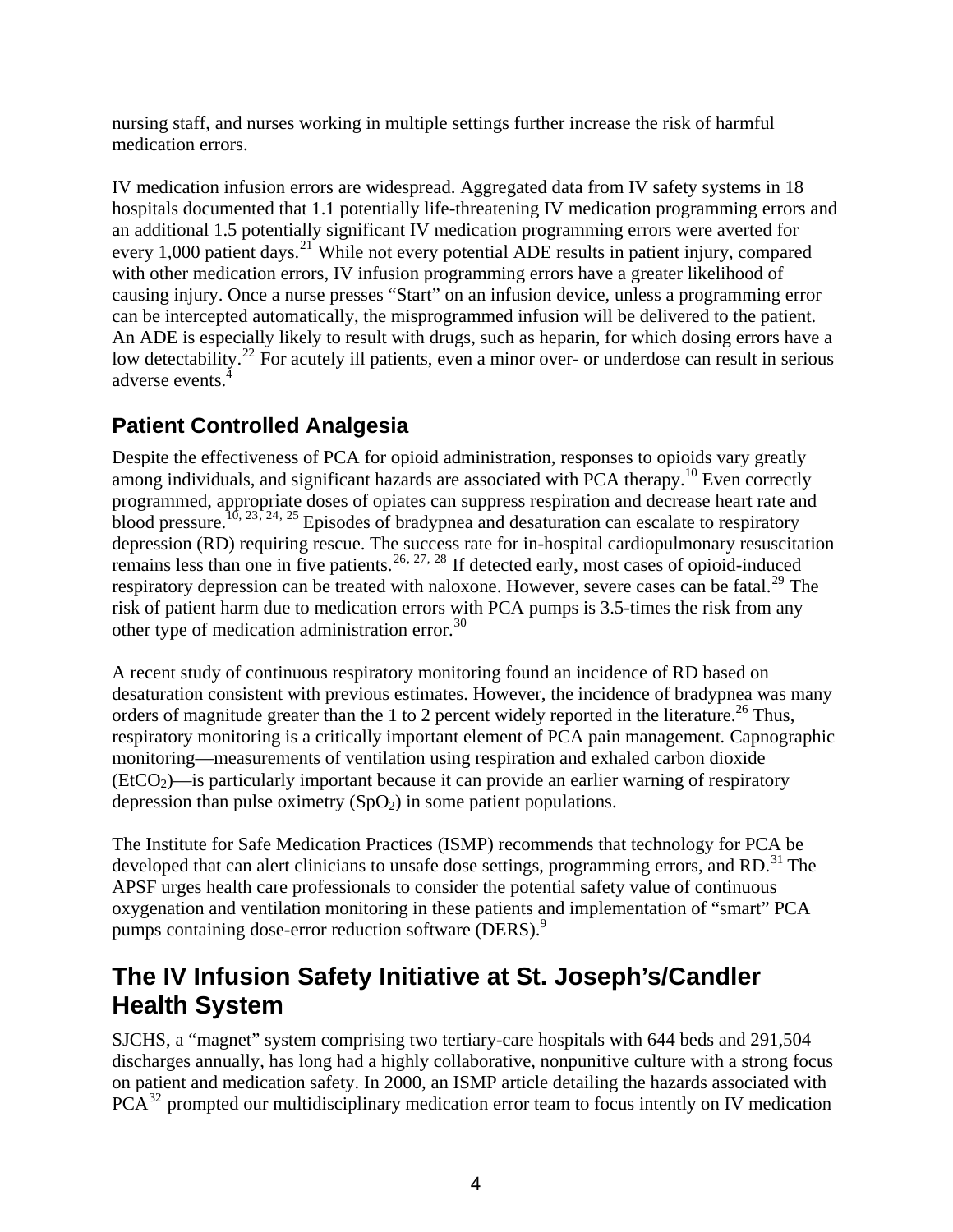errors. Recognizing that not all medication errors have the same potential to cause serious adverse events, the team decided that first priority should be given to averting errors that pose the greatest risk of harm.

In 2001, completion of an ISMP Medication Safety Self-Assessment<sup>33</sup> led the team to focus on administration and IV medications. The team established the following Infusion Safety Goals<sup>4</sup>:

- Increase detection/prevention of IV medication administration errors, resulting in improved patient care and decreased mortality/morbidity.
- Increase documentation of detected/prevented errors, specifically, types of errors; where/when errors were occurring; and identification of error-prone drugs.
- Implement an error-detection system with built-in feedback loops, so that continuous quality improvements (CQI) could be made over time.
- Decrease complexity of infusion technology.

## **IV Infusion Safety Technology**

In the past, it has been difficult to use technology to help avert IV infusion pump programming errors. CPOE systems do not address this type of error,<sup>4</sup> and bedside barcode scanning alone is not sufficient.<sup>34</sup> Unless infusion and barcode technologies are fully integrated, accurate device programming cannot be confirmed. For a continuous IV infusion that spans multiple nursing shifts, several clinicians might make periodic dosage adjustments based on laboratory results, protocols, or verbal orders that might not be included in the barcode system, which increases the possibility of programming errors.<sup>35</sup>

Computerized IV infusion safety systems ("smart pumps") are specifically designed to avert IV infusion programming errors and provide actionable data on various aspects of the averted errors. For these reasons, in 2002, the SJCHS multidisciplinary team identified implementation of an IV infusion safety system as the best initial approach to safeguard patients against high-risk medication errors.<sup>4</sup>

After comparing and evaluating all "smart" infusion devices on the market at the time and reviewing published reports, we selected a modular, computerized, integrated IV infusion system with medication-error prevention and CQI data-collection software (Alaris System with Guardrails® Suite of Safety Software, Cardinal Health, Alaris Products, San Diego, CA). Nurses involved in reviewing the IV medication safety system actively expressed their support for its selection. The system's unique modular design provides a technology platform that can include large-volume syringe and PCA pumps, as well as pulse oximetry and noninvasive capnography modules for continuous respiratory monitoring of patients receiving PCA therapy.

Having a single interface for all modules simplifies staff training, reduces programming complexity, and increases ease of use. This combination of features suggested a dramatically improved infusion system that promised a potentially significant reduction in infusion-related medication errors. $4, 10$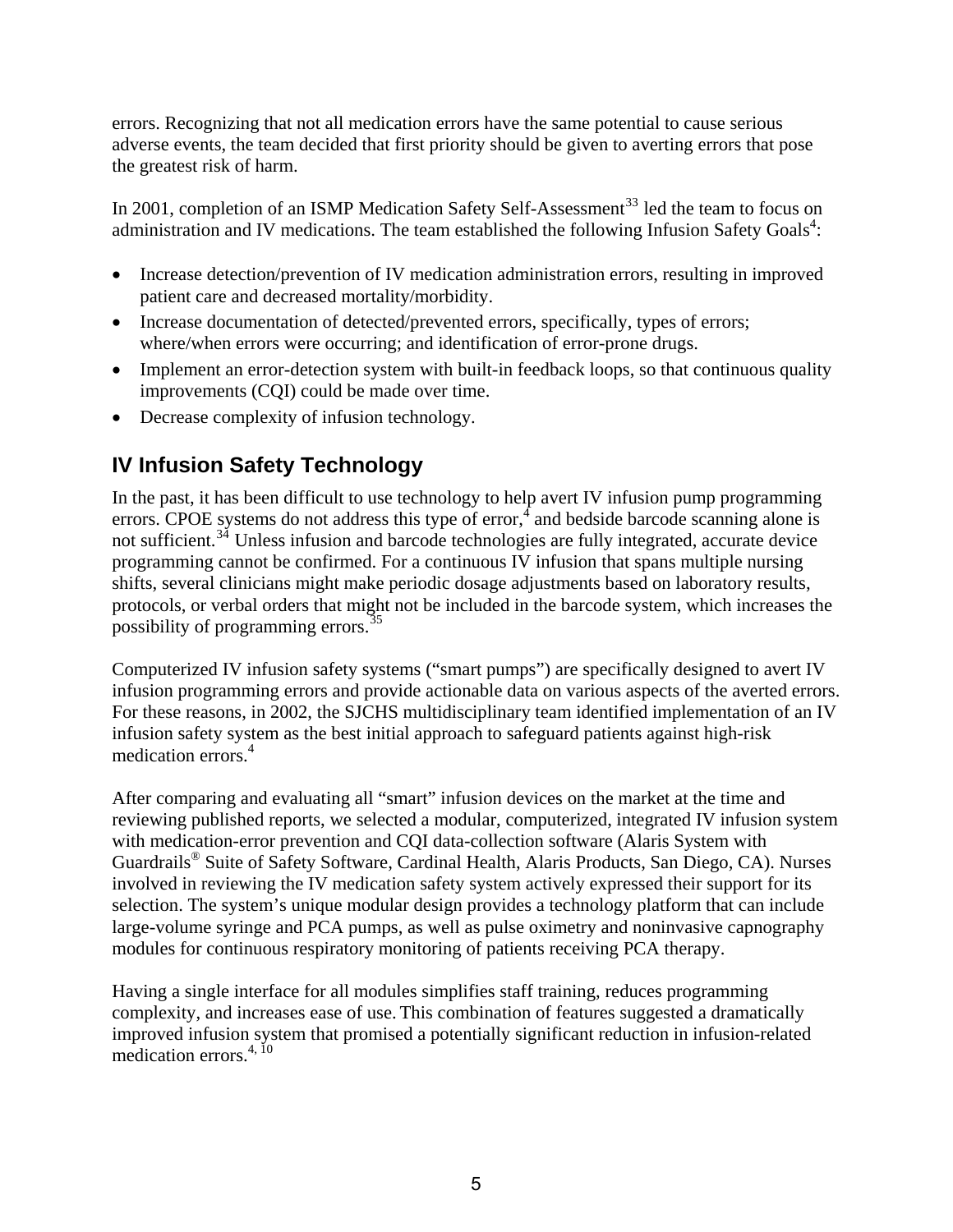Based on our institution's best practice guidelines, a review of the literature, and input from key physicians and nursing staff, we customized the DERS database to create drug libraries for different patient care areas. The database standardizes concentrations, dosing units, and dosing limits for IV infusion medications, which also improves safety and efficiency. The medicationuse profiles, known as "drug libraries," standardize how the device is used in different types of patients. CQI data logs provide detailed information, including data on "alerts" (indicating that a dosing limit has been exceeded) and averted errors (an alert resulting in reprogramming or canceling the infusion). Data analysis helps identify opportunities for improving IV medication safety and best practices.<sup>4</sup>

**Nurse education.** Following selection of the system, clinical experts from various patient care areas were designated as trainers. In a multitiered process, staff received training through expert sessions, skills labs, hands-on exposure, and an internet computer-based training module provided by the vendor. As a result, nurses, pharmacists, and physicians realized the benefits of using the safety software to help prevent high-risk IV medication errors.<sup>4</sup>

**Installation.** In October 2002, the new infusion system was installed on all units in our threehospital health care system. Installation of 584 point-of-care units and 760 large-volume pump modules was completed within an 8-hour period. Hospital-wide implementation required no changes in nursing workflow, had minimal impact on productivity, and required no additional full-time employees (FTEs).<sup>4, 8</sup> CQI logs documented immediate impact on prevention of IV programming errors (Table 1). Syringe pumps were added to the system in 2003.

### **Analysis of Prevented ADEs and Associated Harm**

In July 2003, an innovative harm-assessment tool was developed by the IV Medication Harm Index Study Group, which included physicians, pharmacists, and nurses, who are recognized patient safety experts. The index comprised three subscales: (1) the inherent risk of the drug being infused, (2) the risk associated with patient acuity, and (3) the risk that an infusion-related ADE might go undetected. Totaled subscale scores ranged from 3.5 to 14; higher scores indicated greater harm/risk.<sup>22</sup> Use of this innovative tool allowed us to assess the extent of harm averted by the system.

### **Wireless Networking, Expanded Drug Libraries**

In 2004, further safety improvements were achieved with expanded drug libraries and the implementation of wireless networking with system management capabilities. Wireless networking allows pharmacy to remotely monitor any patient receiving an infusion outside preestablished limits and to quickly install software upgrades, revise best-practice datasets, and gather CQI data for analysis.

### **PCA with Continuous Respiratory Monitoring**

In 2004, PCA, capnography (EtCO<sub>2</sub>) and pulse oximetry (SpO<sub>2</sub>) modules (Alaris System with Guardrails® Suite of Safety Software, Cardinal Health, Alaris Products, San Diego, CA with Oridion Microstream® capnography technology and Nellcor® OxiMax® pulse oximetry technology) became available and were added to the IV infusion safety system to monitor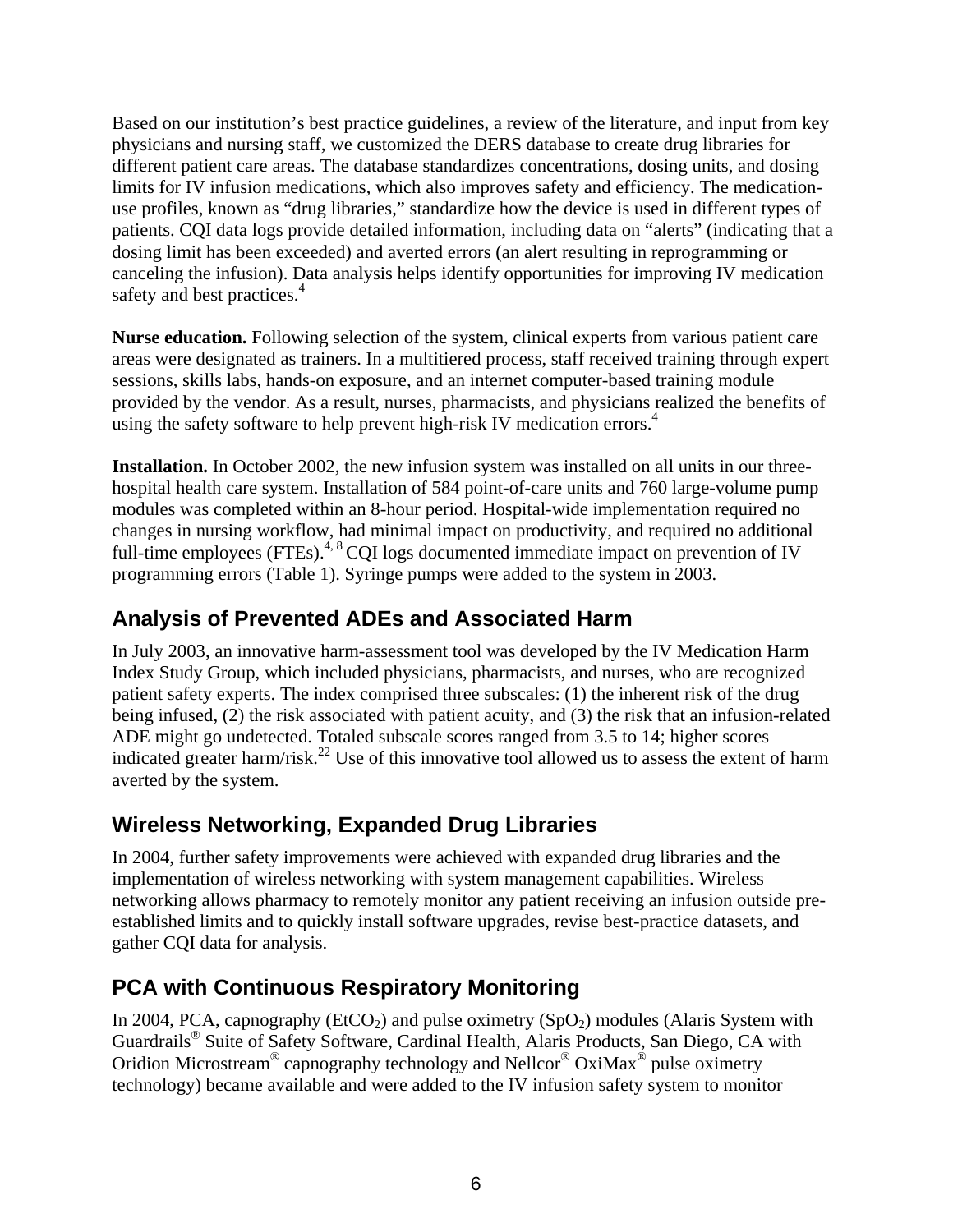| Location         | <b>Drug</b>   | <b>Variable</b> | <b>Initial</b>   | Reprogrammed        |
|------------------|---------------|-----------------|------------------|---------------------|
| Medical-surgical | Hydromorphone | PCA dose        | 3 <sub>mg</sub>  | Decreased to 1 mg   |
| Medical-surgical | Hydromorphone | Maximum limit   | 25 <sub>mg</sub> | Decreased to 10 mg  |
| Medical-surgical | Hydromorphone | Continuous dose | 30 mg            | Decreased to 1 mg   |
| Medical-surgical | Morphine      | Loading dose    | $10 \text{ mg}$  | Decreased to 4 mg   |
| Critical care    | Fentanyl      | Continuous dose | $300 \mu g$      | Decreased to 150 µg |
| Medical-surgical | Hydromorphone | Maximum limit   | $200$ mg         | Decreased to 10 mg  |
| Medical-surgical | Fentanyl      | PCA dose        | $1 \mu g$        | Increased to 50 µg  |
| Critical care    | Morphine      | Lockout (time)  | $30 \text{ min}$ | Increased to 15 min |
| Critical care    | Meperidine    | Continuous dose | $20 \text{ mg}$  | Decreased to 10 mg  |

**Table 1. Examples of averted programming errors<sup>a</sup>**

Alerts are not posted until the "start" key is pressed and programming is completed. All limits are initially set up as "soft" (can be administered as override).

Source: Maddox RR, Williams CK, Oglesby H, et al. Am J Health-Syst Pharm 2006;; 63: 157-64 Reprinted with permission.

nonintubated patients receiving PCA therapy in critical care units and in general nursing units. The monitors provided  $PCA/EtCO<sub>2</sub>$  and  $PCA/SpO<sub>2</sub>$  trending data at the bedside to assist clinicians in assessing respiratory response to PCA therapy. The system was designed to supplement, but not substitute for, clinician monitoring. The combination of system components allowed monitoring of practice (i.e., infusion programming) and patients (i.e., individual respiratory responses to opioids).

As an initial beta site, SJCHS evaluated the new PCA and respiratory monitoring modules for 6 months. Based on this evaluation, continuous respiratory monitoring of each PCA patient was made the standard of care. PCA and respiratory monitoring modules were implemented hospital wide in June 2004. Pharmacy and nursing originally had planned to purchase a pulse oximetry module for each PCA module. However, beta-testing results underscored the difficulty of predicting patient response to opioids and showed capnography to be the "first indicator" of opioid-related respiratory depression. As a result, a capnography module was purchased for each PCA module, and pulse oximetry modules for use with selected patients.<sup>11</sup>

#### **Respiratory Therapist's Expanded Role**

Hospital PCA policy was revised to require respiratory therapy to round on every PCA patient at least once per 12-hour shift. When continuous capnography is being used with a patient, if an issue arises and a nurse cannot resolve the alarm situation, respiratory therapy functions as the "first responder" for patients at risk of respiratory depression. The respiratory therapist assesses the patient, reviews the patient's trended capnography data and the amount and type of medication the patient has received, and assists the nurse in finding the cause of the patient's change in status, determining the appropriate intervention, and working with the physician.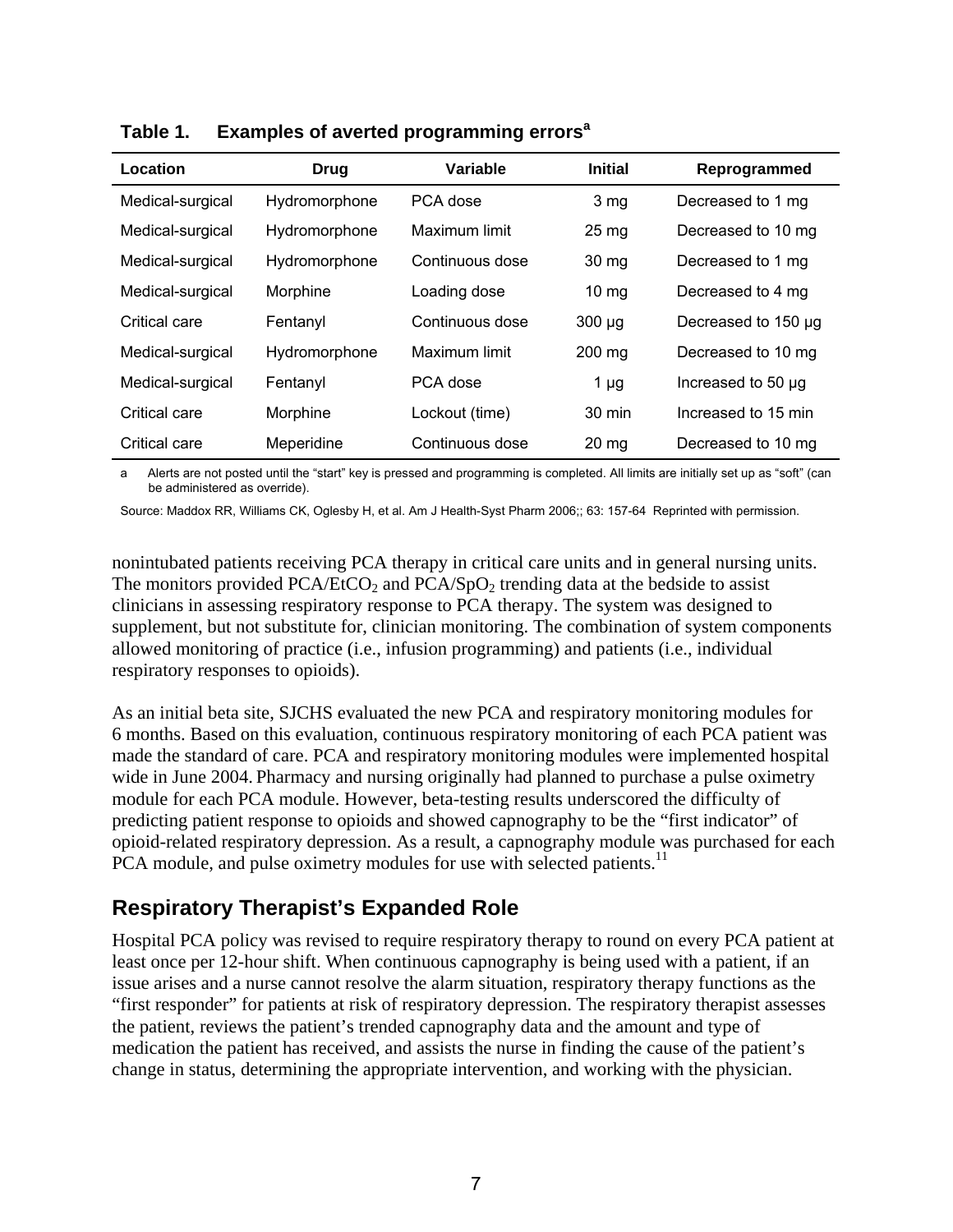Respiratory therapy also developed a patient selection algorithm to help clinicians determine appropriate respiratory monitoring for patients.

## **Patient Selection**

All SJCHS patients who receive PCA therapy have  $ECO<sub>2</sub>$  monitoring to help protect against narcotic-induced respiratory depression. In addition, all patients are intermittently monitored for  $SpO<sub>2</sub>$ . Patients with the following conditions are continuously monitored for  $SpO<sub>2</sub>$ : patients at risk of pulmonary embolism,  $CO_2$  retainers, initial  $SpO_2 \leq 92$  percent, and congestive heart failure. In addition,  $SpO<sub>2</sub>$  may be initiated "as needed" anytime that nursing or respiratory therapy deems it necessary. $11^{\circ}$ 

## **Results**

Implementation of a modular, IV infusion safety system for large-volume, syringe, and PCA pumps and continuous respiratory monitoring achieved the SJCHS Infusion Safety Initiative Goals established in 2000. Representative results include the following:<sup>4, 8, 11, 23</sup>

## **IV Infusion Safety**

- The number of different types of infusion devices at SJCHS was reduced from five to one, increasing standardization and decreasing opportunities for error.
- Standardization of decision-support drug libraries, including drug names, concentrations dosing units, and dosing limits across the two hospitals, as well as decreased complexity and opportunities for error.
- Failure modes and effects analyses (FMEA) showed a 73 percent reduction, from 210 to 56, in risk priority score for IV heparin therapy.
- Direct observation showed greater than 98 percent nurse compliance with the use of safety software that provides warnings based on the decision-support library.
- From October 2002 to July 2003, CQI data documented 245 averted errors, including 166 averted overdoses.
- Application of the IV Medication Harm Index identified 33 of these 166 as highest risk averted overdoses—e.g., IV heparin at 13 times the intended dose.
- Heparin and propofol accounted for 73 percent of the highest risk averted overdoses.
- Even though 78 percent of large-volume modules were used with critical care patient types, 52 percent of highest risk averted overdoses occurred with non-critical care patient types.
- From January to June 2006, CQI data from 558 expanded IV safety systems documented 967 averted errors (Figure 1).
- Of these, 328 were averted overdoses greater than 1.5 times the maximum dose and likely to cause harm.
- IV Medication Harm Index of data from January to December 2006 identified 90 highest risk-averted overdoses.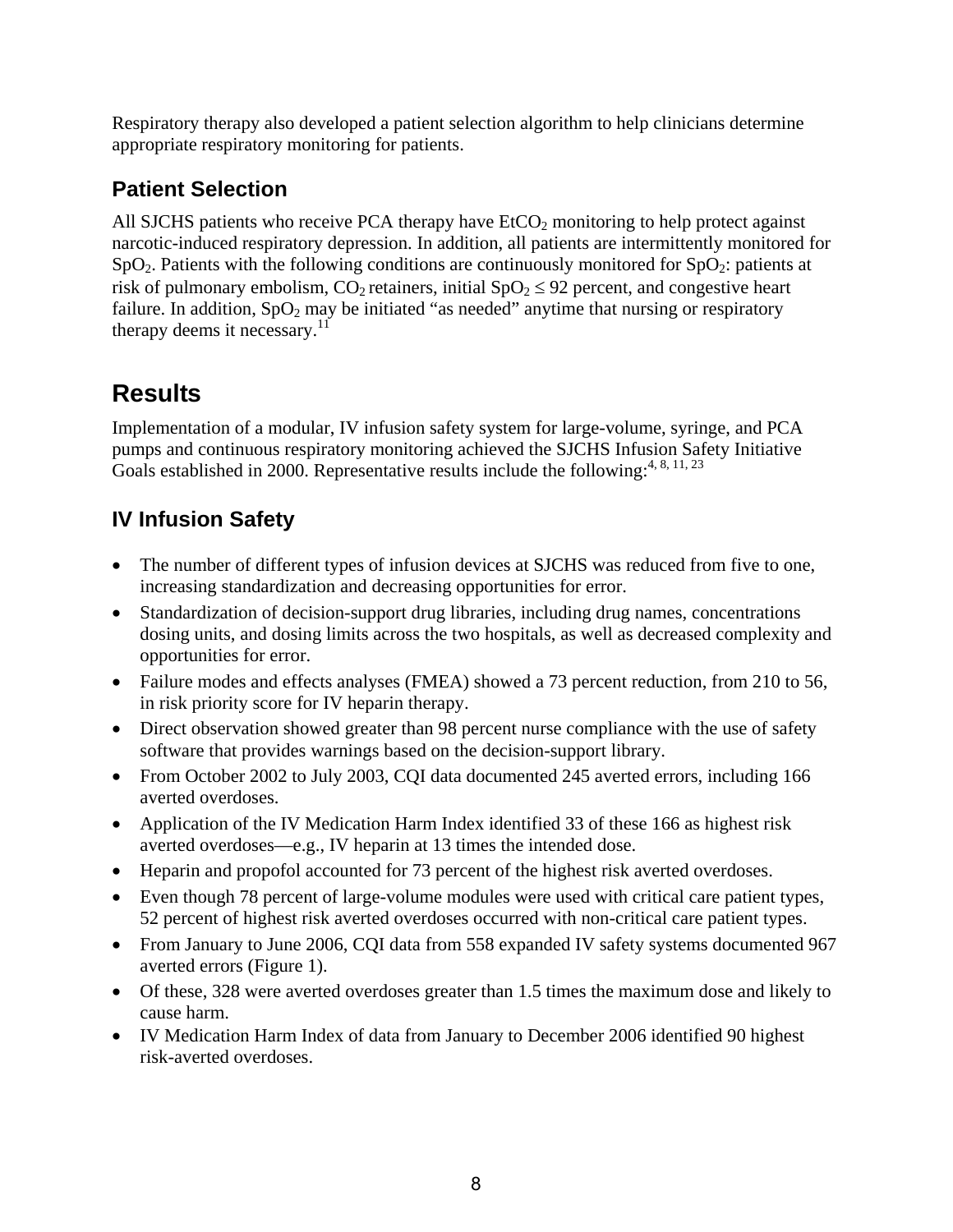## **Nursing Satisfaction**

Medication Management Readiness Team analysis and informal interviews showed that the nursing staff has embraced the new system. We feel that implementation of this innovative system demonstrates the hospital's commitment to nurses and gives SJCHS an edge in nursing retention and



**Figure 1.** Number of programming errors prevented by smart pump alert: January – June 2006.

recruitment by placing practice safety at the forefront.<sup>4</sup>

## PCA Safety<sup>11</sup>

- CQI data indicate significant patient harm has been averted from inadvertent misprogramming of PCA devices by nurses. During the initial 4 months, with PCA syringes initiated for 225 patients, the system averted 52 PCA programming errors.
- During the first months of use, continuous respiratory monitoring helped clinicians identify numerous cases requiring intervention, even when programming was correct, and a patient received therapeutic dosing.
	- o Multiple cases of undiagnosed obstructive sleep apnea (OSA) and pulmonary embolism have been identified before undue clinical outcomes occurred.
	- o In the 33 months from July 2004 through March 2007, 16 patients with declining physiologic status were identified by continuous respiratory monitoring and avoided unwarranted outcomes and possible transfer to the intensive care unit (ICU). This value is the number of instances for which there are documented case reports. There were other instances in which RR alarms were triggered, interventions made, and unwarranted outcomes averted. However, no case reports were submitted.

## **Nursing Satisfaction**

Subjective feedback from SJCHS nursing staff indicates that nurses feel more comfortable in aggressively managing patients' pain and are less reluctant to give additional medication now that they have information to help them ensure "right programming, right response." This is particularly important with sickle cell patients, who often require high doses of opioids. Knowing that patients will be more comfortable, have more energy, and do better increases nursing satisfaction. In addition, the common user interface for PCA and monitoring modules reduces training time and decreases the likelihood of error. Clinician assessments of patients receiving PCA therapy have been greatly enhanced by the availability of combined dosing and respiratory monitoring trend data, particularly for  $ECO<sub>2</sub>$ . In some cases, capnographic data provided the only indication of respiratory depression.<sup>11</sup>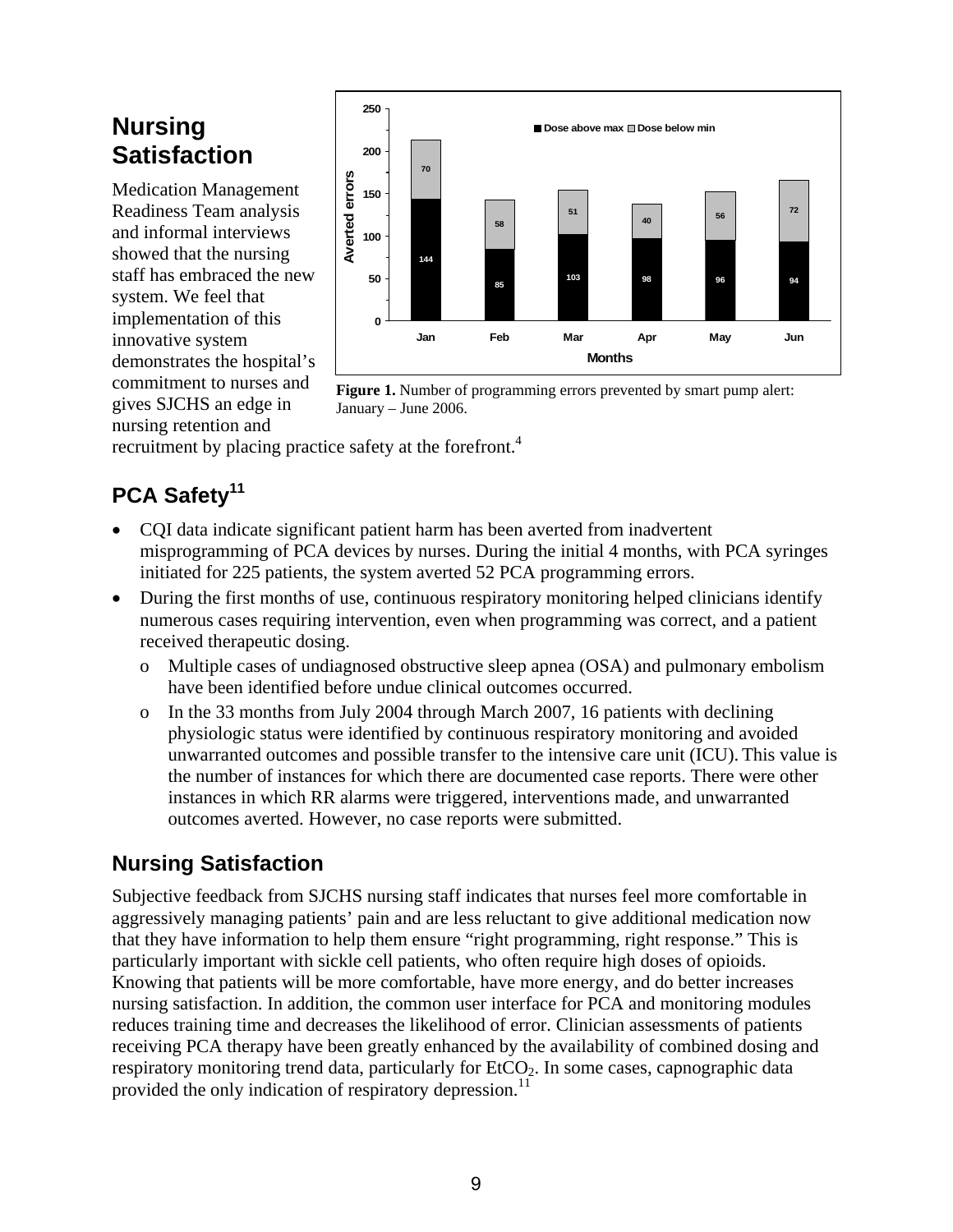### **Financial Benefits**

From January to June 2006, 558 expanded infusion safety systems recorded 328 overdoses greater than 1.5 times the maximum dose and likely to cause harm. Using the conservative AHRQ value of \$6,000 for costs of a medication-related adverse event/poisoning, which includes accidental drug overdose, these overdoses would have been associated with 6-month costs of \$1,968,000, had they occurred. ADEs are also costly—in 2006 dollars, \$8,750 per preventable ADE.<sup>2, 3</sup> This supports the decade-old contention that interventions that reduce the frequency of ADEs can be justified both economically and to improve the quality of care.<sup>36</sup>

## **Discussion**

Practice improvements based on analysis of CQI data from the IV infusion safety software include the following:

- IV drug labels were reformulated to include total volume and amount of drug, allowing nursing staff to program the system to deliver the correct dose of medication more easily.<sup>4</sup>
- For neonatal and pediatric patients, the efficiency and safety of IV medication administration for infrequently used drugs were increased, since clinicians can quickly reference the drug database programmed in the pump's drug library at the bedside, knowing that information is adequately backed by the current literature.<sup>4</sup>
- Propofol and heparin were associated with the greatest number of safety software alerts, which allowed staff to better focus process improvement efforts. $^{22}$
- The SJCHS heparin protocol was revised to eliminate at least three steps, multiple calculations, and multiple opportunities for error, thus improving safety and timeliness of heparin administration.<sup>4</sup>
- Unique bolus dosing parameters were developed for propofol, and an ICU sedation protocol was implemented that requires sedative dosing using targeted goals according to a predefined objective consistent with the Society of Critical Care Medicine Good Clinical Practice guidelines.35
	- o Propofol dosing alerts were reduced by more than 50 percent.
	- o Bolus doses of propofol were almost eliminated.
	- o The total cost of propofol was reduced to \$650,330 from \$1,774,395.
- Creation of a respiratory monitoring algorithm increased ease of patient selection for  $EtCO<sub>2</sub>$ and/or  $SpO<sub>2</sub>$  monitoring.<sup>11</sup>

SJCHS's IV Infusion Safety Initiative has taught us the importance of giving focused attention to the following issues in order to effect a successful multifaceted collaborative effort:

**Multidisciplinary team approach.** A collaborative approach is key to improving patient and medication safety. Involving a multidisciplinary team to research technology alternatives was an effective way to "make our case" to our health care system leadership. The team conducted comprehensive analyses, from the information-gathering stage through final price negotiations. While time-consuming, this approach was well worth the effort and was effective in obtaining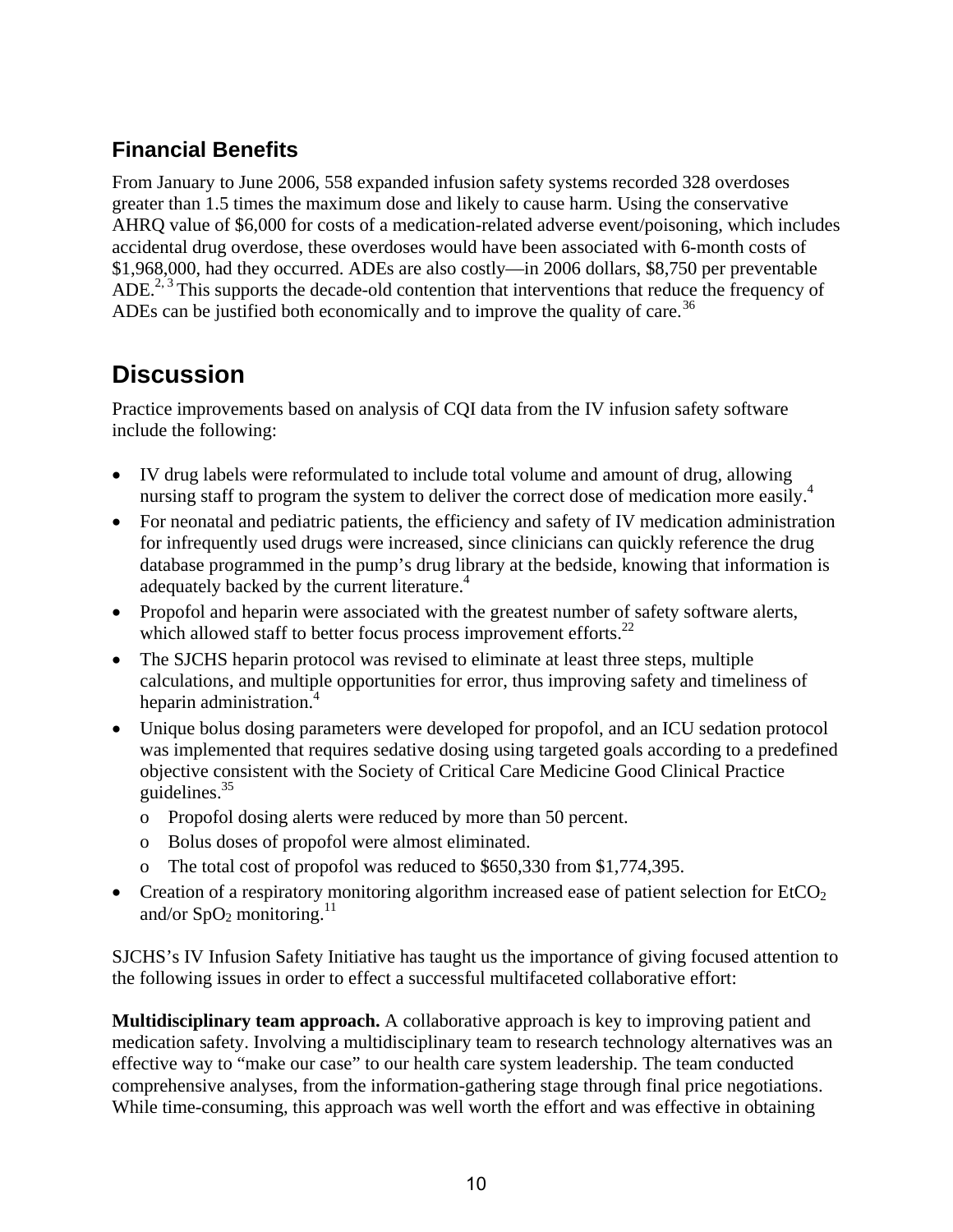leadership approval of "smart pump" technology. Involvement of nursing in research and implementation of the technology resulted in a high level of nursing acceptance and compliance.

**Focus on highest risk errors.** Identifying and averting errors that have the highest risk—i.e., IV administration errors—have an immediate impact on reducing patient harm. "Speed-to-impact" analysis can help to prioritize selection of medication safety technologies. Implementation of IV infusion safety systems has immediate, measurable impact on helping avert high-risk medication errors. Implementation also results in practice improvements, increased interdisciplinary communication, and improved nursing satisfaction, retention, and recruitment.

**Continuous respiratory monitoring of PCA therapy.** When PCA pumps are involved, the risk of harm is more than 3.5 times as great as it is with large-volume pumps.<sup>30</sup> However, PCA programming errors are not the only cause of oversedation. For this reason, the use of respiratory monitoring, especially capnometry, is important for patients receiving PCA therapy. Continuous  $SpO<sub>2</sub>$  and EtCO<sub>2</sub> are important clinical parameters and should be used in conjunction with each other. SpO<sub>2</sub> reflects oxygenation, while  $E(CO<sub>2</sub>$  reflects ventilation; one may be normal while the other demonstrates an abnormal respiratory status. Noncritical care nurses and physicians are generally unfamiliar with the information provided by these devices and might have problems applying the data to the care of the patient. Because of this unfamiliarity, nurses are sometimes reluctant to call physicians when the system alarms. Respiratory therapists may be needed to interpret the data.<sup>11</sup>

**Ongoing analysis of CQI data.** Analysis of CQI data is useful to identify opportunities for practice improvements and to target medication safety efforts. Importantly, the software in the IV safety system provides not only interdiction of untoward events but also information. Analyzing the CQI data from all devices allows the multidisciplinary team to identify further opportunities for best practice improvements. Wireless networking and multidisciplinary collaboration allow implementation of those improvements efficiently and effectively, providing continuous safety improvement for patients and clinicians.

## **Conclusion**

SJCHS's experience shows that a modular IV infusion safety system offers a highly effective safety net for detecting IV medication errors and monitoring patient respiratory responses. The harm and costs averted using this technology are substantial. There is little doubt that morbidity and mortality have been reduced because of the investment in this system.

Patients not in critical care units are usually more hemodynamically stable, receive fewer IV infusions, and are typically perceived to be at lower risk of infusion-related errors. Findings from the IV Medication Harm Index challenge this perception, particularly when anticoagulants, such as heparin are being infused. Data analysis showing that more than half of the most serious averted errors were associated with patients outside the ICU supports the importance of using IV safety systems for critical care and non-critical care patients.<sup>22</sup>

The results of using these technologies have convinced us that respiratory monitoring with PCA must be the standard of care within SJCHS. This system demonstrated immediate improvement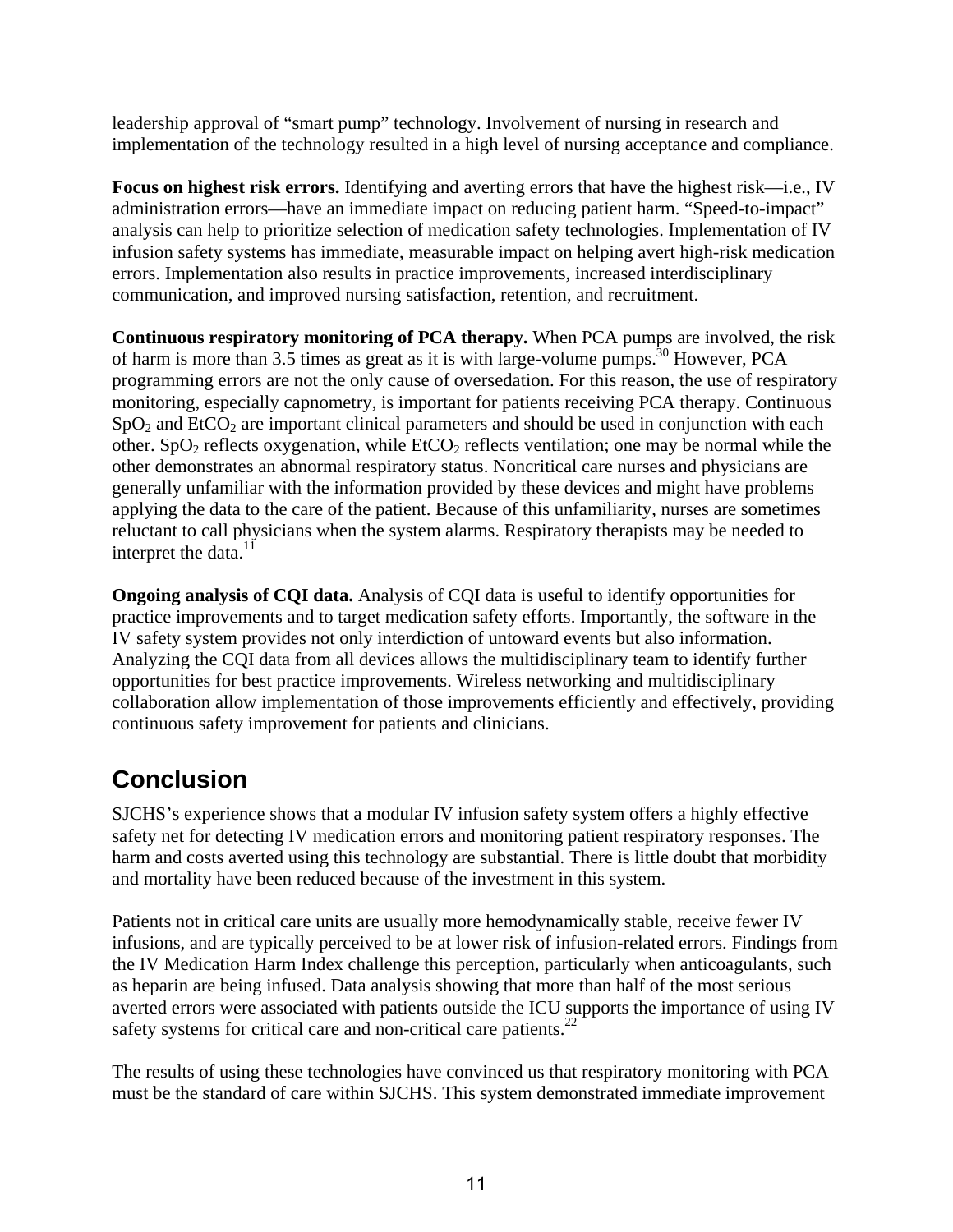<span id="page-11-1"></span>in the care of patients receiving PCA, as evidenced by multiple cases during the first months of use. Pulse oximetry and capnography with PCA prevented potential harm in these labile patients, decreasing the need to admit or transfer them to higher acuity departments, such as a step-down unit or ICU.

The achievements of the SJCHS Infusion Safety Initiative have further strengthened our culture of safety and confirmed the importance of multidisciplinary collaboration. Infusion safety technology now helps clinicians identify and, most importantly, avert the medication errors associated with the greatest risk of harm—IV administration errors at the point of care. Using wireless technology, staff can remotely monitor all infusions in both hospitals. Trend data from respiratory monitors can be used to help avert PCA programming errors and monitor patient responses to opioids.

Benefits of "smart" infusion technology include a safe work environment for nurses; standardization of IV medication concentrations, dosing units and dosing limits; improved safety by avoiding high-risk IV medication administration errors; improved patient satisfaction and safety perception; and improved financial performance through avoiding these costly errors. IV infusion safety system implementation provides a rapid, effective, and cost-effective means to improve patient safety and quality of care.

#### **Author Affiliations**

St. Joseph's/Candler Health System, Inc., Savannah, GA.

*Address correspondence to:* Ray R. Maddox, PharmD, St. Joseph's/Candler Health System, Inc., 5353 Reynolds Street, Savannah, GA 31405; e-mail: [maddoxr@sjchs.org](mailto:maddoxr@sjchs.org).

## **References**

- <span id="page-11-0"></span>1. Leape LL, Brennan TA, Laird N, et al. The nature of adverse events in hospitalized patients. Results of the Harvard Medical Practice Study II. N Engl J Med 1991; 324: 377-384.
- 2. Bates DW, Cullen DJ, Laird N. et al. Incidence of adverse drug events and potential adverse drug events: Implications for prevention. JAMA 1995; 274: 29-34.
- 3. Hicks RW, Cousins DD, Williams RL. Summary of information submitted to MEDMARX in the year 2002. The quest for quality. Rockville, MD: USP Center for the Advancement of Patient Safety; 2003.
- 4. Williams C, Maddox RR. Implementation of an IV medication safety system. Am J Health Syst Pharm 2005; 62: 530-536.
- 5. Eskew JA, Jacobi J, Buss W, et al. Using innovative technologies to set new safety standards for the infusion of intravenous medications. Hosp Pharm 2002; 37: 1179-1189.
- 6. Hatcher I, Sullivan M, Hutchinson J, et al. An intravenous medication safety system: Preventing high-risk medication errors at the point of care. J Nurs Admin 2004; 34: 437-439.
- 7. Wilson K, Sullivan M. Preventing medication errors with smart infusion technology. Am J Health Syst Pharm 2004; 61: 177-183.
- 8. Fields M, Peterman J. IV medication safety system averts high-risk medication errors and provides actionable data. Nurs Adm Q 2005; 29: 77-86.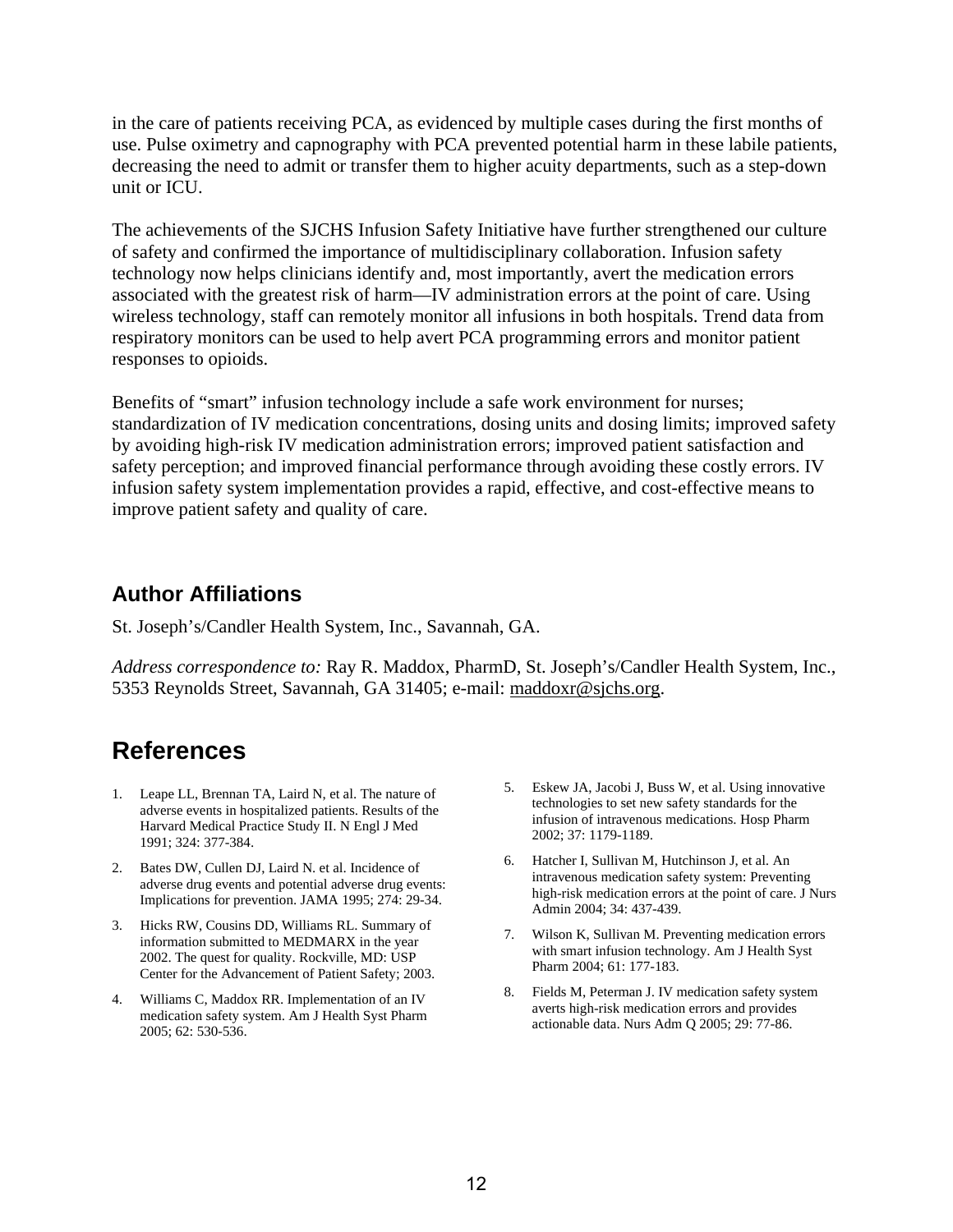- <span id="page-12-0"></span>9. Weinger MB. Dangers of postoperative opioids. Anesthesia Patient Safety Foundation Newsletter 2006-2007; 21: 61-88. Available at: [http://www.apsf.org/resource\\_center/newsletter/2007/](http://www.apsf.org/resource_center/newsletter/2007/winter/01_opioids.htm) [winter/01\\_opioids.htm.](http://www.apsf.org/resource_center/newsletter/2007/winter/01_opioids.htm) Accessed March 26, 2008.
- 10. Maddox RR, Williams CK, Oglesby H, et al. Clinical experience with patient-controlled analgesia using continuous respiratory monitoring and a smart infusion system. Am J Health Syst Pharm 2006; 63: 157-64.
- 11. Cohen MR. Medication errors: Causes, prevention, and risk management. Sudbury, MA: Jones and Bartlett Publishers; 2000.
- 12. Institute of Medicine. Priority areas for national action: Transforming health care quality. Washington, DC: National Academies Press; 2003.
- 13. Institute of Medicine. Keeping patients safe: Transforming the work environment of nurses. Washington, DC: National Academies Press; 2004.
- 14. Institute of Medicine. Preventing medication errors: Quality chasm series. Washington, DC: National Academies Press; 2006.
- 15. Leape LL, Bates DW, Cullen DJ, et al. Systems analysis of adverse drug events. JAMA 1995; 274: 35-43.
- 16. Wirtz V, Taxis K, Barber ND. An observational study of intravenous medication errors in the United Kingdom and in Germany. Pharm World Sci 2003; 5: 104-111.
- 17. Taxis K, Barber N. Ethnographic study of incidence and severity of intravenous drug errors. Br Med J 2003; 326: 684.
- 18. Kaushal R, Bates DW, Landrigan C, et al. Medication errors and adverse drug events in pediatric inpatients. JAMA 2001; 285: 2114-2120.
- 19. Ross LM, Wallace J, Paton JY. Medication errors in a paediatric teaching hospital in the UK: Five years operational experience. Arch Dis Child 2000; 83: 492-497.
- 20. Bates DW, Vanderveen T, Seger DL, et al. Variability in intravenous medication practices: Implications for medication safety. Jt Comm J Qual Patient Saf 2005; 31: 203-210.
- 21. Crass R, Pettus D. Infusion information systems: Technology for patient safety at the point of care. Poster presentation at the 2005 Healthcare Information and Management Systems Society annual conference, Dallas, TX, Feb. 13-17, 2005.
- 22. Williams CK, Maddox RR, Heape E, et al. Application of the IV Medication Harm Index to assess the nature of harm averted by "smart" infusion safety systems. J Pat Saf 2006; 2: 132-139.
- 23. Institute for Safe Medication Practices. Safety issues with patient-controlled analgesia. ISMP medication safety alert! 2005; 3: 1-3. Horsham, PA: Institute for Safe Medication Practices.
- 24. ISMP medication safety alert! Safety issues with patient-controlled analgesia. Part I - How errors occur; 2003. Horsham, PA: Institute for Safe Medication Practices. Available at: [www.ismp.org/Newsletters/acutecare/articles/2003071](http://www.ismp.org/Newsletters/acutecare/articles/20030710.asp) [0.asp.](http://www.ismp.org/Newsletters/acutecare/articles/20030710.asp) Accessed March 26, 2008.
- 25. ISMP medication safety alert! More on avoiding opiate toxicity with PCA by proxy. Horsham, PA: Institute for Safe Medication Practices; 2002. Available at: [www.ismp.org/Newsletters/acutecare/articles/2002052](http://www.ismp.org/Newsletters/acutecare/articles/20020529.asp) [9.asp.](http://www.ismp.org/Newsletters/acutecare/articles/20020529.asp) Accessed March 26, 2008.
- 26. Overdyk F, Carter R, Maddox R, et al. Continuous oximetry/capnometry monitoring reveals frequent desaturation and bradypnea during patient controlled analgesia. Anesth Analg 2007; 105: 412-418.
- 27. Schneider AP, Nelson DJ, Brown DD. In-hospital cardiopulmonary resuscitation: A 30-year review. J Am Board Fam Pract 1993; 6: 91-101.
- 28. Davis TA, Mathewson HS. Opioids and respiratory depression. Respir Care 1999; 44: 78-80.
- 29. Patient-controlled analgesia pumps. USP Quality Review. Rockville, MD: USP Center for the Advancement of Patient Safety; 2004. Available at: [www.usp.org/pdf/EN/patientSafety/qr812004-09-](http://www.usp.org/pdf/EN/patientSafety/qr812004-09-01.pdf) [01.pdf](http://www.usp.org/pdf/EN/patientSafety/qr812004-09-01.pdf). Accessed March 26, 2008.
- 30. Overdyk FJ. PCA presents serious risks. APSF Newsletter 2005; 20: 33.
- 31. Cohen MR. How to prevent errors safety issues with patient-controlled analgesia (Part 2). ISMP medication error report analysis. Hosp Pharm 2005; 40: 210-12.
- 32. ISMP medication safety alert! Design flaw predisposes Abbott Lifecare PCA Plus II pump to dangerous medication errors. Horsham, PA: Institute for Safe Medication Practices; 2000 May 31. Available at: [www.ismp.org/Newsletters/acutecare/archives/May00.](http://www.ismp.org/Newsletters/acutecare/archives/May00.asp) [asp](http://www.ismp.org/Newsletters/acutecare/archives/May00.asp). Accessed March 26, 2008.
- 33. Smetzer JL, Vaida AJ, Cohen MR, et al. Findings from the ISMP medication safety self-assessment for hospitals. Jt Comm J Qual Saf 2003; 29: 586-597.